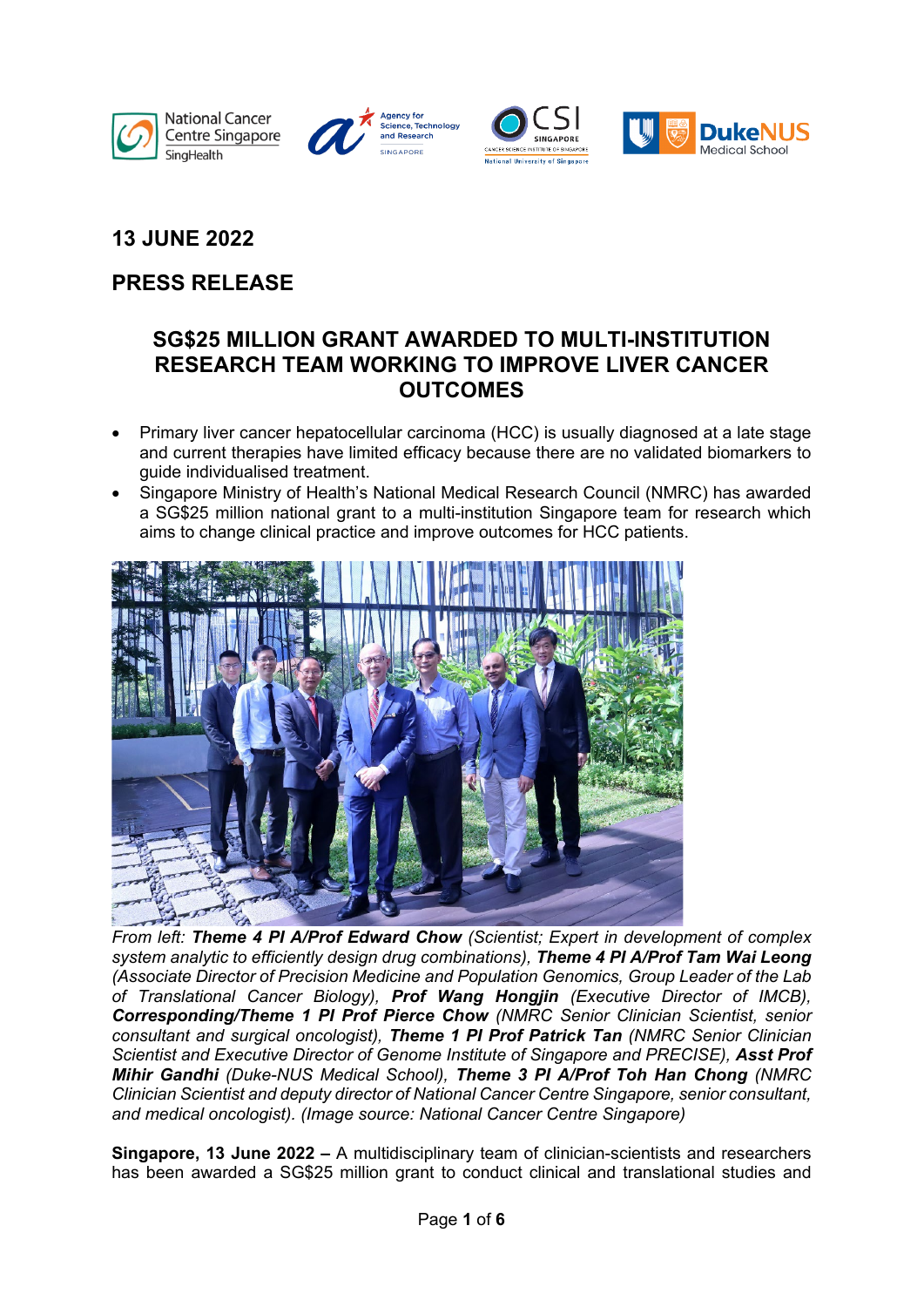cutting-edge patient-data analysis that will lead to improvements in clinical practice and better health outcomes for patients with the primary liver cancer, hepatocellular carcinoma (HCC). Led by the National Cancer Centre Singapore (NCCS) in collaboration with A\*STAR's Genome Institute of Singapore (GIS) and Institute of Molecular and Cell Biology (IMCB), the Cancer Science Institute of Singapore, at the National University of Singapore, and Duke-NUS Medical School, the PLANet 2.0 (**P**recision Medicine in **L**iver Cancer across an **A**sia-Pacific **Net**work) research programme is supported by the National Research Foundation Singapore under its Open Fund-Large Collaborative Grant (OFLCG21JUN-0016) which is administered by the Singapore Ministry of Health's National Medical Research Council (NMRC).

Liver cancer is the sixth most common cancer in the world and fourth most common cause of cancer deaths globally.[1](#page-1-0) In Singapore, it is the third most common cause of cancer deaths in males and fifth most common cause in females<sup>2</sup>; as HCC is usually diagnosed at a late stage, when prognosis is poor. In addition, current standard therapies for HCC, including systemic therapies, have poorer efficacy compared to systemic treatment for other common cancers. This is largely because there are currently no validated biomarkers to guide clinicians in the choice of the best therapy for an individual patient with HCC.

"PLANet 2.0 builds on the success of our earlier programme, PLANet 1.0, bringing together leading clinical and translational research experts across Singapore to address the urgent, unmet clinical need for more targeted and efficient treatment for liver cancer so that patients may have better outcomes," said Professor Pierce Chow, Principal Investigator of the study and Senior Consultant, Department of Hepato-Pancreato-Biliary and Transplant Surgery, Division of Surgery and Surgical Oncology, Singapore General Hospital and NCCS. **Laying the foundation for PLANet 2.0**

The PLANet 2.0 research team first came together in 2016 for PLANet 1.0, a five-year multidisciplinary research programme to better understand the tumour biology and mechanisms of HCC. Detailed understanding of the landscape of HCC and robust predictive biomarkers is key to improving clinical outcomes in HCC. Current clinical practice and treatment recommendations for HCC are hindered by the absence of biomarkers that can guide therapy and therefore depend on the individual clinician's judgement, experience and preference.

While immunotherapy is currently the most effective systemic therapy for HCC, only a subset of patients responds to it, with 30% being the best overall response rate. PLANet 1.0 found that HCC's molecular landscape is extremely heterogeneous and shed light on novel mechanisms underpinning the disease, including how it reverts to foetal forms to escape the body's immunological defence, highlighting why HCC is difficult to treat.<sup>[3](#page-1-2)</sup>

## **Conducting PLANet 2.0 in Singapore and the region**

PLANet 2.0 will conduct two clinical studies that will serve as proof-of-concept for PLANet 1.0's translational findings and allow the team to uncover predictive biomarkers. In the first clinical study, a minimum of 30 patients with HCC who have undergone liver resection or surgery for the tumour will receive immunotherapy after surgery to reduce the chance of the tumour coming back. The second clinical study is a randomised controlled trial for patients with intermediate to advanced HCC ineligible for surgery. These surgically unresectable

<span id="page-1-0"></span>**<sup>.</sup>** <sup>1</sup> Singal, A. G., Lampertico, P. & Nahon, P. Epidemiology and surveillance for hepatocellular carcinoma: New

<span id="page-1-1"></span><sup>&</sup>lt;sup>2</sup> National Registry of Diseases Office. (2022, Jan). Singapore Cancer Registry Annual Report 2019.

<span id="page-1-2"></span> $3$  Zhai, W. et al. Dynamic phenotypic heterogeneity and the evolution of multiple RNA subtypes in Hepatocellular Carcinoma: the PLANET study. Natl. Sci. Rev. (2021) doi:10.1093/nsr/nwab192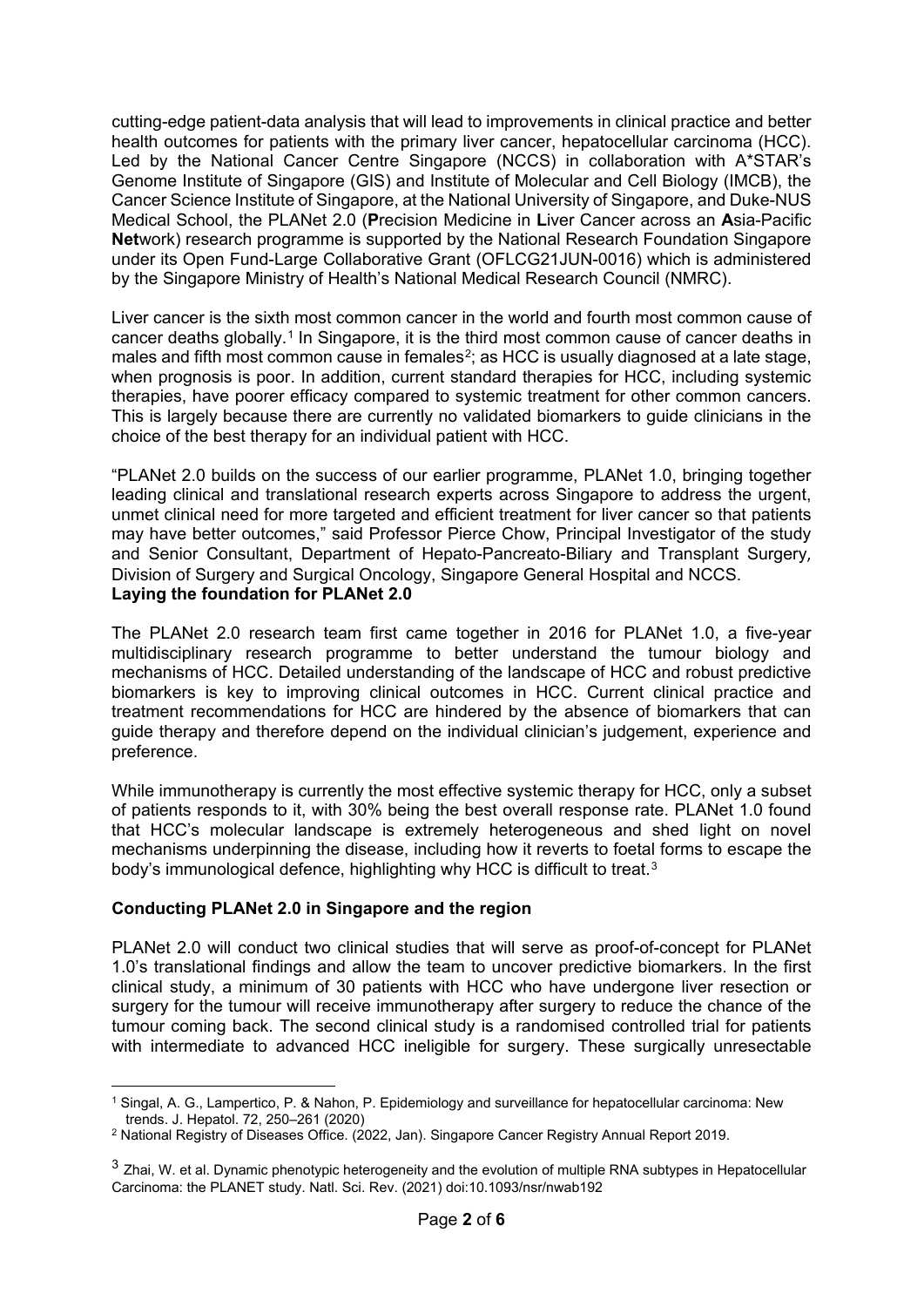patients will be treated with Selective Internal Radiation Therapy (SIRT) with yttrium-90 followed by immunotherapy in a novel radiotherapy and immunotherapy combination. This study will enrol 176 patients. The two clinical studies will run concurrently and the recruitment and administration of the clinical studies will be in multiple sites in Singapore (Changi General Hospital, National Cancer Centre Singapore, National University Cancer Institute, Singapore, National University Hospital, Sengkang General Hospital, Singapore General Hospital and Tan Tock Seng Hospital) and 11 other hospitals in the Asia-Pacific region.

These studies leverage their longitudinal study designs to obtain before and after treatment patient samples and clinical data and aim to identify and validate biomarkers that correlate with clinical outcomes including response and resistance to therapy. The research teams will use a wide spectrum of investigations leveraging on their multidisciplinary expertise in the fields of epigenomics, genomics, immunomics, metabolomics, proteomics, data science and clinical care to better understand the landscape of the HCC tumour micro-environment and biomarker co-localisation. This convergence of approaches will enable robust validation of conclusions and inform the change needed in clinical practice to institute more efficacious and personalised treatment for HCC patients in the future.

Dr Tam Wai Leong, Associate Director and Group Leader of the Laboratory of Translational Cancer Biology at GIS, as well as Theme PI, said, "GIS is excited to be part of this multidisciplinary and multi-institutional study aimed at improving clinical outcomes for liver cancer patients. The project will harness the power of genomic technologies to unlock the secrets of disease genes through deep profiling of consented clinical trial biosamples. The longitudinal tracking of tumours from the same patients will reveal critical genetic insights on why some cancer patients fare better than others, ultimately aiding in tailoring better treatment strategies for patients."

Professor Vinay Tergaonkar, Research Director at IMCB and Theme PI, said, "Although the composition of various types of cells that constitute a tumour are well-studied in many cancers including HCC, this study would be one of the first ever, wherein changes in the physical co-localisation of various cell populations of the HCC microenvironment will be deciphered during the course of therapy. This information will be beneficial in guiding future therapeutic development."

## **The Open Fund-Large Collaborative Grant (OF-LCG) Programme**

The annual OF-LCG grant call supports the efforts of the best research teams in Singapore to conduct patient-centric translational research with the goal of advancing human health and wellness and creating economic value. Cancer is one of the seven areas identified as national priorities for research in Singapore.

- - - - - - - - - - - - - - - - - - - - - - - - - - - - - - - - - - - - - - - - - - - - - - - - - - - - - - - - - - - - - -

## **About the National Cancer Centre of Singapore**

The National Cancer Centre Singapore (NCCS) is a leading national and regional tertiary cancer centre with specialists who are experts in treating cancer. NCCS attends to the majority of cancer cases in Singapore's public healthcare sector. In addition to offering holistic and multidisciplinary oncology care, our clinicians and scientists collaborate with local and international partners to conduct robust, cutting-edge clinical and translational research. To achieve the vision of being a global leading cancer centre, NCCS offers world class care and shares its depth of experience and expertise by training local and overseas medical professionals.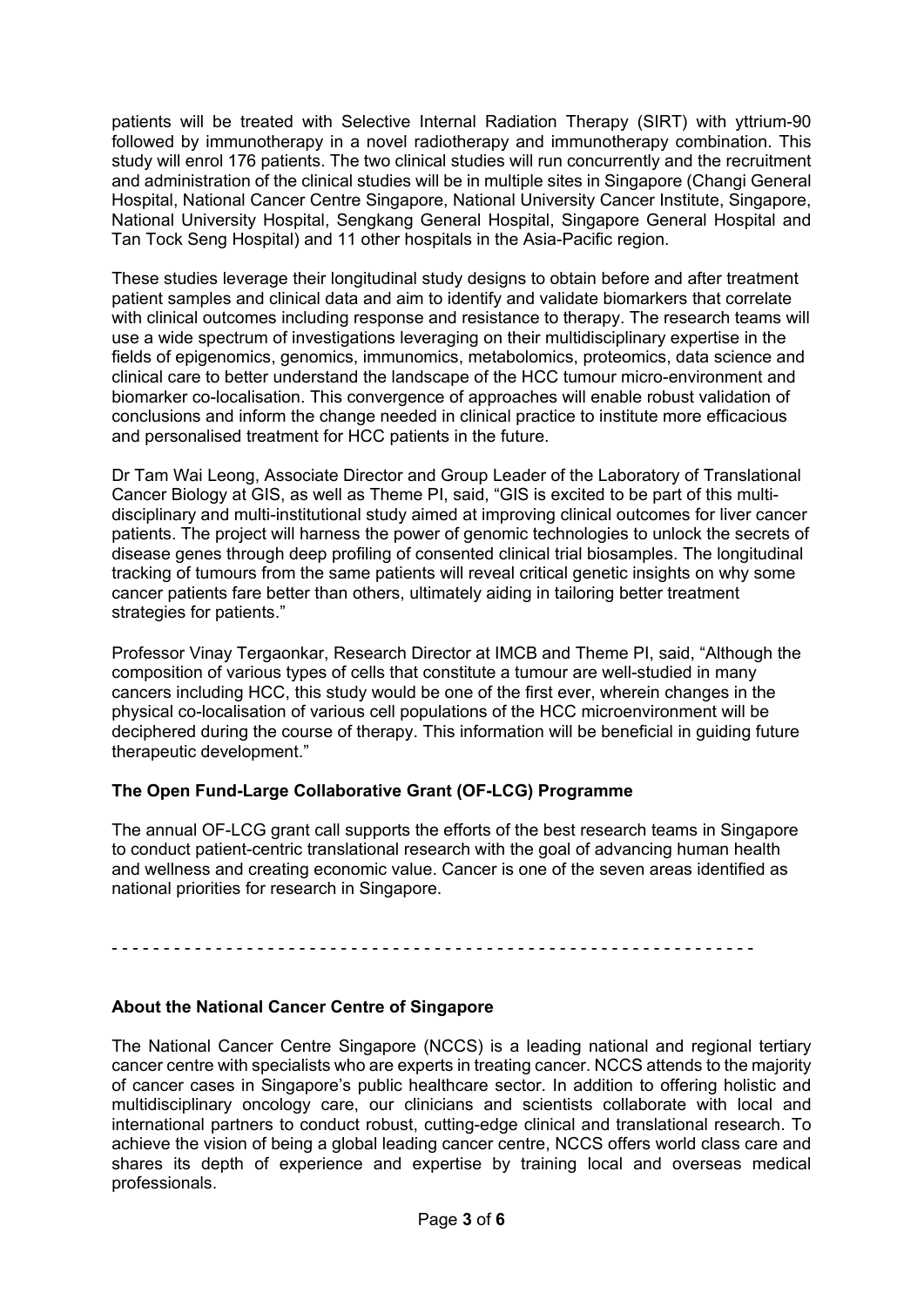To meet growing needs, the new NCCS building will be completed in 2022 with increased capacity and expanded facilities dedicated to cancer care, rehabilitation, research and education. To give patients the best treatment outcomes, NCCS will offer access to advanced and innovative treatment such as proton therapy at the new Goh Cheng Liang Proton Therapy Centre.

For more information, please visit: [www.nccs.com.sg](http://www.nccs.com.sg/) 

#### **About the Agency for Science, Technology and Research (A\*STAR)**

A\*STAR is Singapore's lead public sector R&D agency. Through open innovation, we collaborate with our partners in both the public and private sectors to benefit the economy and society. As a Science and Technology Organisation, A\*STAR bridges the gap between academia and industry. Our research creates economic growth and jobs for Singapore, and enhances lives by improving societal outcomes in healthcare, urban living, and sustainability. A\*STAR plays a key role in nurturing scientific talent and leaders for the wider research community and industry. A\*STAR's R&D activities span biomedical sciences to physical sciences and engineering, with research entities primarily located in Biopolis and Fusionopolis. For ongoing news, visit www.a-star.edu.sg.

#### **Follow us on**

[Facebook](https://www.facebook.com/HQastar/) | [LinkedIn](https://www.linkedin.com/company/a-star) | [Instagram](https://www.instagram.com/astarsingapore/) | [YouTube](https://www.youtube.com/astartv) 

### **About A\*STAR's Genome Institute of Singapore (GIS)**

The Genome Institute of Singapore (GIS) is an institute of the Agency for Science, Technology and Research (A\*STAR). It has a global vision that seeks to use genomic sciences to achieve extraordinary improvements in human health and public prosperity. Established in 2000 as a centre for genomic discovery, the GIS pursues the integration of technology, genetics and biology towards academic, economic and societal impact, with a mission to "read, reveal and write DNA for a better Singapore and world".

Key research areas at the GIS include Precision Medicine & Population Genomics, Genome Informatics, Spatial & Single Cell Systems, Epigenetic & Epitranscriptomic Regulation, Genome Architecture & Design, and Sequencing Platforms. The genomics infrastructure at the GIS is also utilised to train new scientific talent, to function as a bridge for academic and industrial research, and to explore scientific questions of high impact.

For more information about GIS, please visit [www.a-star.edu.sg/gis.](http://www.a-star.edu.sg/gis)

#### **About A\*STAR's Institute of Molecular and Cell Biology (IMCB)**

The vision of Institute of Molecular and Cell Biology (IMCB) is to be a premier cell and molecular biology institute which addresses the mechanistic basis of human diseases and its mission is to conduct cutting-edge discovery research in disease pathways; to groom early career researchers to be future leaders in research; and to collaborate with the public sector, medical and industry communities for research impact. IMCB plays an important role training and recruiting scientific talents, and has contributed to the development of other research entities in Singapore. Its success in fostering a biomedical research culture in Singapore has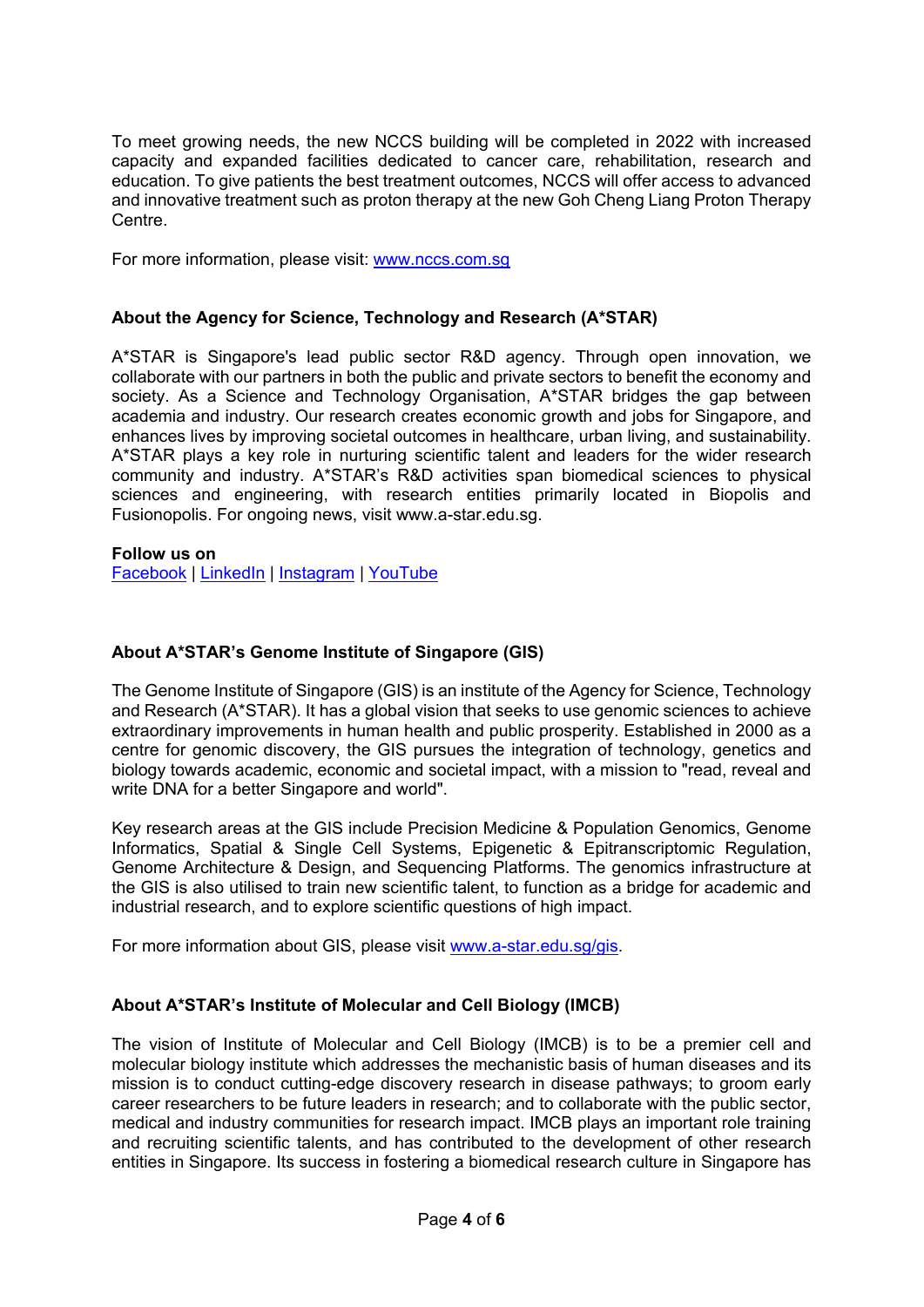catalysed Singapore's transformation into an international hub for biomedical research, development and innovation.

Funded by A\*STAR, IMCB's use-inspired research comprises 4 major programmes: Neurometabolism in Health and Diseases; Cancer Signalling and Therapies; Cell Biology and Therapies; and Innovative Technologies IMCB's technologies and platforms focus on Mouse Models of Diseases, Molecular Histopathology, Cellular Microscopy, and Proteomics & Metabolomics. For more information about IMCB, please visit [www.a-star.edu.sg/imcb.](http://www.a-star.edu.sg/imcb)

#### **About the Cancer Science Institute of Singapore (CSI Singapore)**

The Cancer Science Institute of Singapore (CSI) is one of only six Research Centres of Excellence established by the Government of Singapore with funding from the National Research Foundation and the Ministry of Education. Its mission is to better understand the causes of human cancer across Asia, and thereby improve its detection, treatment and prevention for the benefit of the patients. The CSI's outstanding researchers and excellent scientific facilities create an energetic environment for ground-breaking research and worldclass training. The CSI is internationally recognized for its innovative research on the biology of cancers prevalent in Asia, and for taking new methods for cancer treatment from the laboratory to the clinic. Through its local and global partnerships, the CSI works with leading minds from multiple scientific and clinical disciplines in Singapore, the USA and Europe, both in academia and in industry.

For more information on CSI Singapore, visit<https://www.csi.nus.edu.sg/web/>

### **About Duke-NUS Medical School**

Duke-NUS is Singapore's flagship graduate entry medical school, established in 2005 with a strategic, government-led partnership between two world-class institutions: Duke University School of Medicine and the National University of Singapore (NUS). Through an innovative curriculum, students at Duke-NUS are nurtured to become multi-faceted 'Clinicians Plus' poised to steer the healthcare and biomedical ecosystem in Singapore and beyond. A leader in ground-breaking research and translational innovation, Duke-NUS has gained international renown through its five signature research programmes and 10 centres. The enduring impact of its discoveries is amplified by its successful Academic Medicine partnership with Singapore Health Services (SingHealth), Singapore's largest healthcare group. This strategic alliance has spawned 15 Academic Clinical Programmes, which harness multi-disciplinary research and education to transform medicine and improve lives.

For more information, please visit [www.duke-nus.edu.sg](http://www.duke-nus.edu.sg/)

#### **For more information, please contact:**

## **National Cancer Centre Singapore**

Dharshini Subbiah Assistant Manager, Corporate Communications Mobile : 9616 7532 Email : [dharshini.subbiah@nccs.com.sg](mailto:dharshini.subbiah@nccs.com.sg) 

#### **Agency for Science, Technology and Research (A\*STAR)**

Sharmaine Loh Assistant Head, Corporate Communications Mobile: 98621834